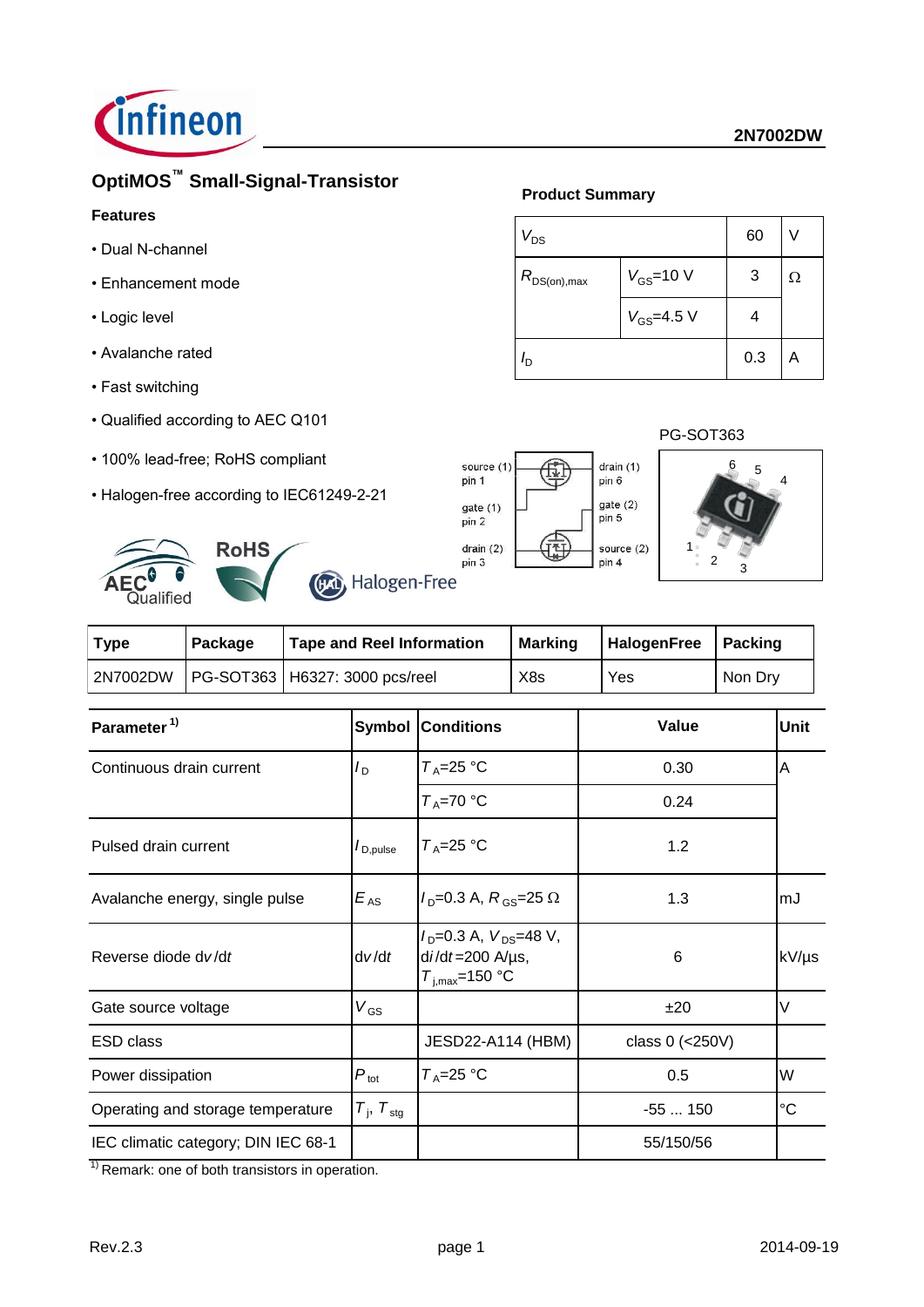

| <b>Parameter</b>               |  | <b>Symbol Conditions</b> | <b>Values</b> |      |      | <b>Unit</b> |
|--------------------------------|--|--------------------------|---------------|------|------|-------------|
|                                |  |                          | min.          | typ. | max. |             |
| <b>Thermal characteristics</b> |  |                          |               |      |      |             |

| Thermal resistance,<br>junction - minimal footprint <sup>2)</sup> | ้`thJA |  | - |  | 250 | K/W |
|-------------------------------------------------------------------|--------|--|---|--|-----|-----|
|-------------------------------------------------------------------|--------|--|---|--|-----|-----|

**Electrical characteristics,** at  $T_j = 25 \text{ °C}$ , unless otherwise specified

## **Static characteristics**

| Drain-source breakdown voltage   |                                    | $V_{(BR)DSS}$ $V_{GS} = 0$ V, $I_D = 250$ µA                        | 60  |      |     | V  |
|----------------------------------|------------------------------------|---------------------------------------------------------------------|-----|------|-----|----|
| Gate threshold voltage           | $V_{\text{GS(th)}}$                | $V_{DS} = V_{GS}$ , $I_{D} = 250 \mu A$                             | 1.5 | 2.1  | 2.5 |    |
| Drain-source leakage current     | $I_{\text{D (off)}}$               | $V_{DS}$ =60 V, $V_{GS}$ =-10 V,<br>$T_i = 25$ °C                   |     |      | 0.1 | μA |
|                                  |                                    | $V_{DS} = 60 V,$<br>$V_{GS}$ =0 V, $T_i$ =150 °C                    |     |      | 5   |    |
| Gate-source leakage current      | $I_{\rm GSS}$                      | $V_{GS}$ =20 V, $V_{DS}$ =0 V                                       |     | 1    | 10  | nA |
| Drain-source on-state resistance | $R_{DS(on)}$                       | $V_{GS}$ =4.5 V, $I_{D}$ =0.25 A                                    |     | 2.0  | 4   | Ω  |
|                                  |                                    | $V_{\rm GS}$ =10 V, $I_{\rm D}$ =0.5 A                              |     | 1.6  | 3   |    |
| Transconductance                 | $g_{\scriptscriptstyle \text{fs}}$ | $ V_{DS}  > 2 I_D R_{DS(on)max}$<br>$I_{\text{D}} = 0.24 \text{ A}$ | 0.2 | 0.36 |     | S  |

<sup>2)</sup> Perfomed on a 40x40mm<sup>2</sup> FR4 PCB with both sided Cu sense-force traces, each 1mm wide, 70µm thick and 20mm long.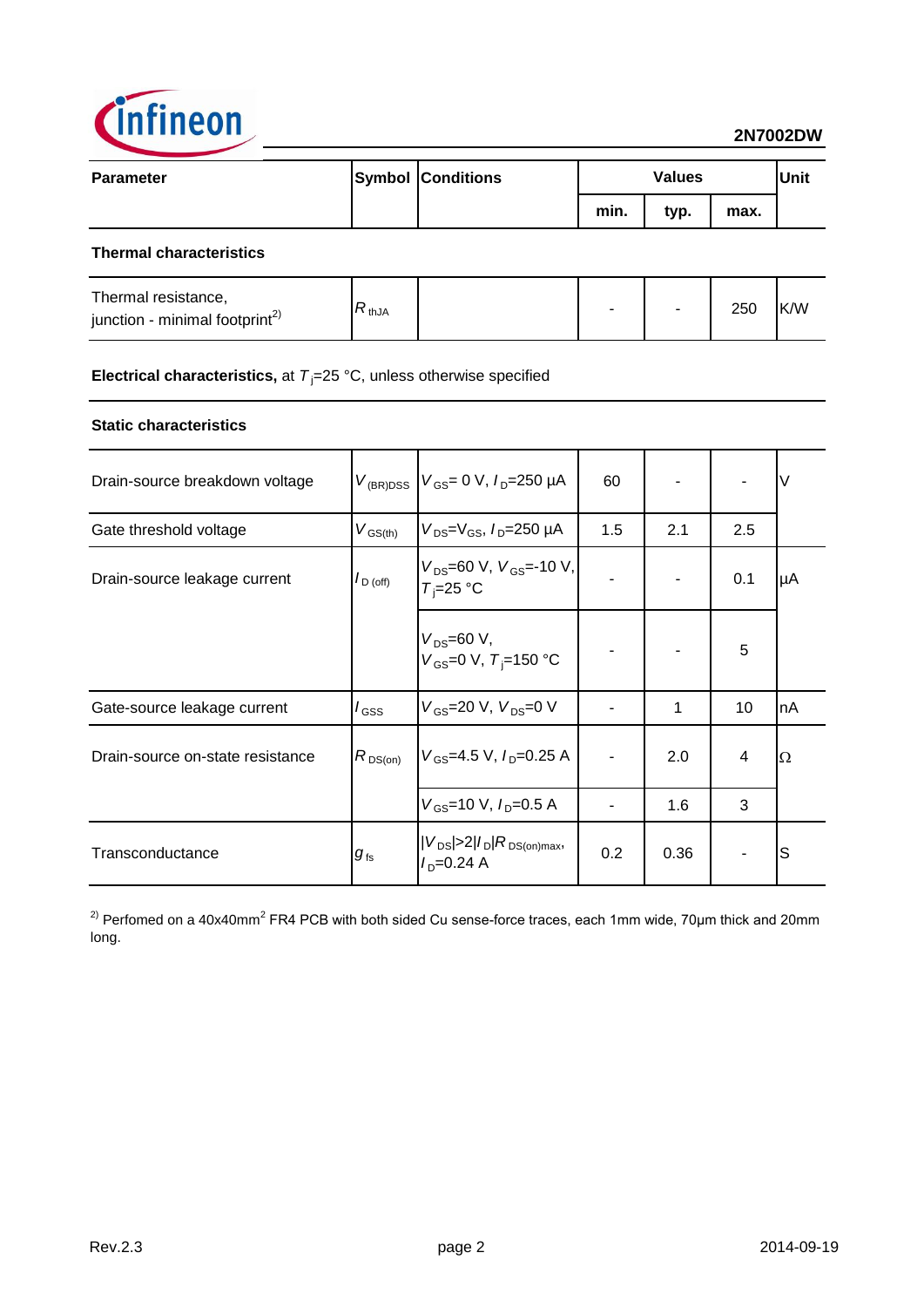

## **2N7002DW**

| <b>Parameter</b> | <b>Symbol Conditions</b> | <b>Values</b> |      |      | <b>Unit</b> |
|------------------|--------------------------|---------------|------|------|-------------|
|                  |                          | min.          | typ. | max. |             |
|                  |                          |               |      |      |             |

## **Dynamic characteristics**

| Input capacitance            | $C_{\text{iss}}$          | $V_{GS}$ =0 V, $V_{DS}$ =25 V,<br>$f=1$ MHz                                                                        | 13  | 20  | pF  |
|------------------------------|---------------------------|--------------------------------------------------------------------------------------------------------------------|-----|-----|-----|
| Output capacitance           | $C_{\rm{oss}}$            |                                                                                                                    | 4.1 | 6   |     |
| Reverse transfer capacitance | $C_{\text{rss}}$          |                                                                                                                    | 2.0 | 3   |     |
| Turn-on delay time           | $t_{\text{d}(on)}$        |                                                                                                                    | 3.0 | 4.5 | Ins |
| Rise time                    | $\mathbf{r}_{\mathsf{r}}$ | $V_{DD} = 30 \text{ V}$ , $V_{GS} = 10 \text{ V}$ ,<br>$I_{\text{D}} = 0.5 \text{ A}, R_{\text{G,ext}} = 6 \Omega$ | 3.3 | 5   |     |
| Turn-off delay time          | $t_{\text{d(off)}}$       |                                                                                                                    | 5.5 | 9   |     |
| Fall time                    | $\iota_{\mathsf{f}}$      |                                                                                                                    | 3.1 | 5   |     |

## Gate Charge Characteristics

| Gate to source charge | $\mathsf{Q}_{\mathsf{gs}}$ |                               |   | 0.05 | 0.1 | 'nС |
|-----------------------|----------------------------|-------------------------------|---|------|-----|-----|
| Gate to drain charge  | $Q_{gd}$                   | $V_{DD}$ =48 V, $I_D$ =0.5 A, |   | 0.2  | 0.4 |     |
| Gate charge total     | $Q_g$                      | $V_{GS}$ =0 to 10 V           | ۰ | 0.4  | 0.6 |     |
| Gate plateau voltage  | plateau                    |                               |   | 4.0  |     |     |

## **Reverse Diode**

| Diode continous forward current | $I_{\rm S}$    | $T_A=25 \text{ °C}$                          |                          | 0.3 | IΑ  |
|---------------------------------|----------------|----------------------------------------------|--------------------------|-----|-----|
| Diode pulse current             | $I_{S, pulse}$ |                                              | $\overline{\phantom{0}}$ | 1.2 |     |
| Diode forward voltage           | $V_{SD}$       | $V_{GS}$ =0 V, $I_F$ =0.5 A,<br>$T_i$ =25 °C | 0.96                     | 1.2 | ιv  |
| Reverse recovery time           | $t_{\rm rr}$   | $V_R$ =30 V, $I_F$ =0.5 A,                   | 8.5                      | 13  | Ins |
| Reverse recovery charge         | $Q_{rr}$       | $di_F/dt = 100$ A/µs                         | 2.4                      |     | nC  |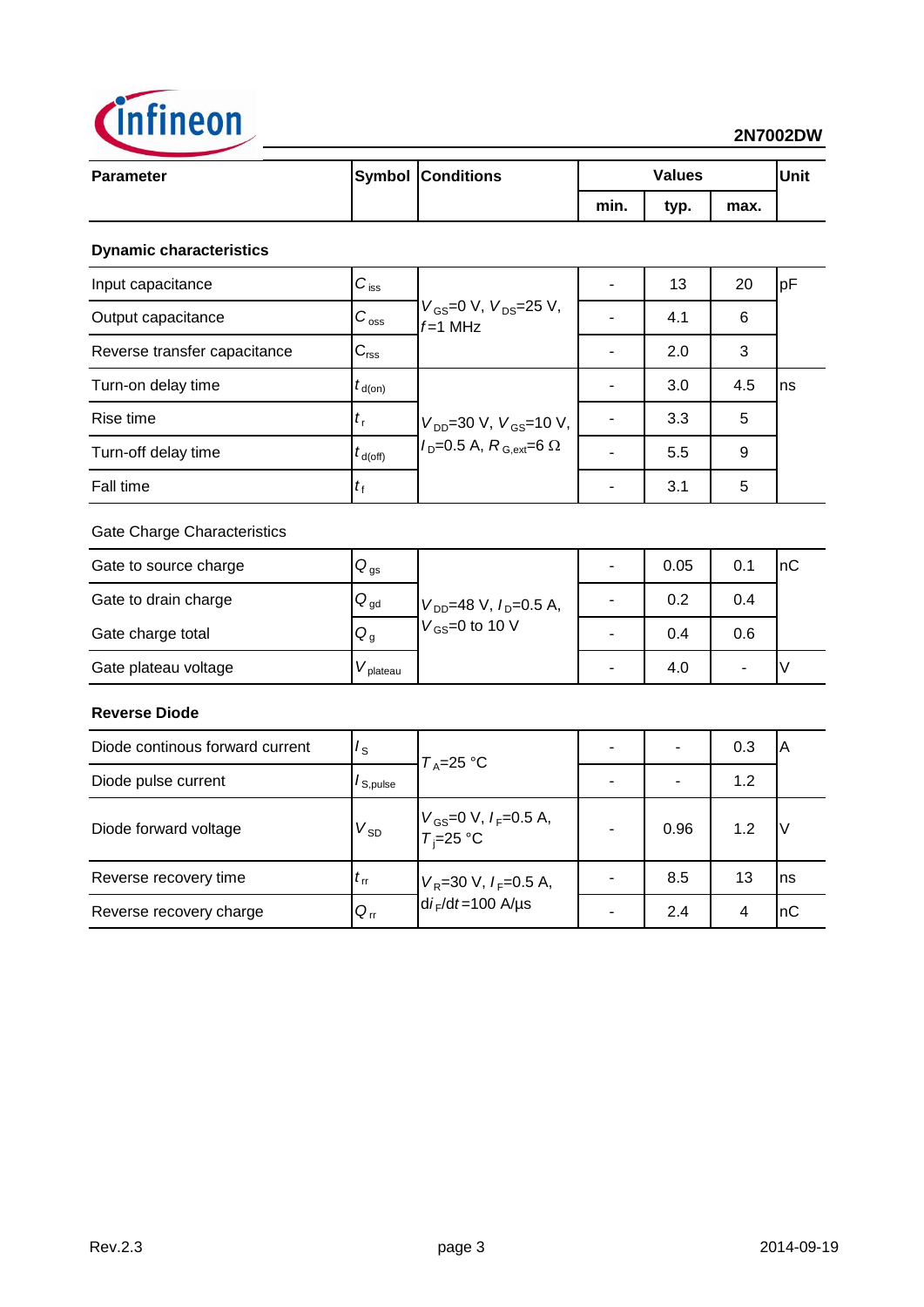

## **1 Power dissipation 2 Drain current**

 $P_{\text{tot}}=f(T_A); V_{\text{GS}}\geq 10 \text{ V}$ 



 $I_D=$ f( $V_{DS}$ );  $T_A=$ 25 °C; *D*=0



## **3 Safe operating area 4 Max. transient thermal impedance**

 $Z_{thJA} = f(t_p)$ 

parameter:  $t_{\rm p}$  **parameter:** *D=t<sub>p</sub>*/*T* 

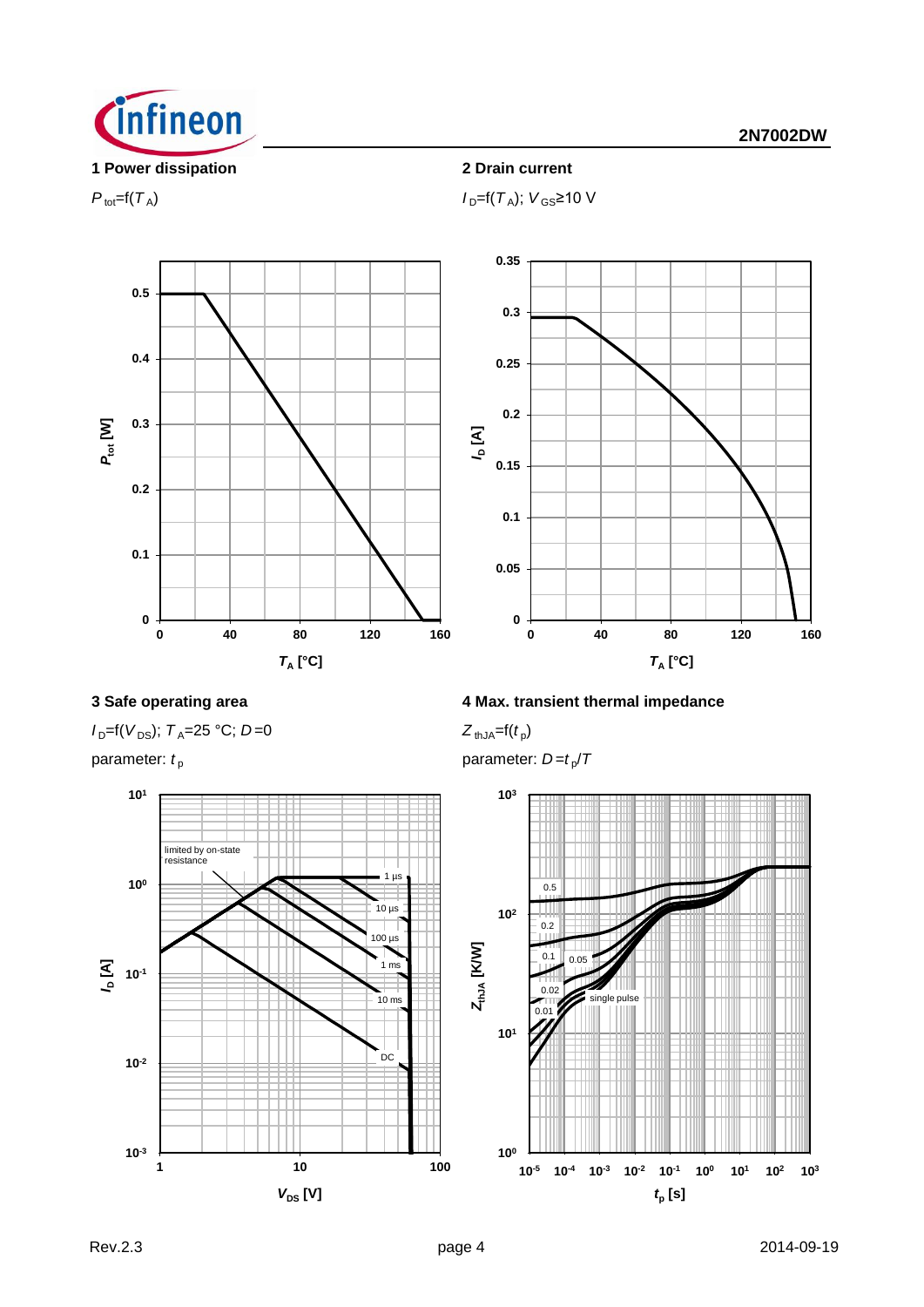

parameter:  $V_{GS}$  parameter:  $V_{GS}$ 



## **5 Typ. output characteristics 6 Typ. drain-source on resistance**

 $I_{D} = f(V_{DS})$ ; *T*<sub>j</sub>=25 °C *R* DS(on)=f(*I*<sub>D</sub>); *T*<sub>j</sub>=25 °C

![](_page_4_Figure_8.jpeg)

**7 Typ. transfer characteristics 8 Typ. forward transconductance**

 $I_{D}$ =f(*V*<sub>GS</sub>); |*V*<sub>DS</sub>|>2|*I*<sub>D</sub>|*R*<sub>DS(on)max *g*<sub>fs</sub>=f(*I*<sub>D</sub>); *T*<sub>j</sub>=25 °C</sub>

![](_page_4_Figure_11.jpeg)

![](_page_4_Figure_13.jpeg)

![](_page_4_Figure_14.jpeg)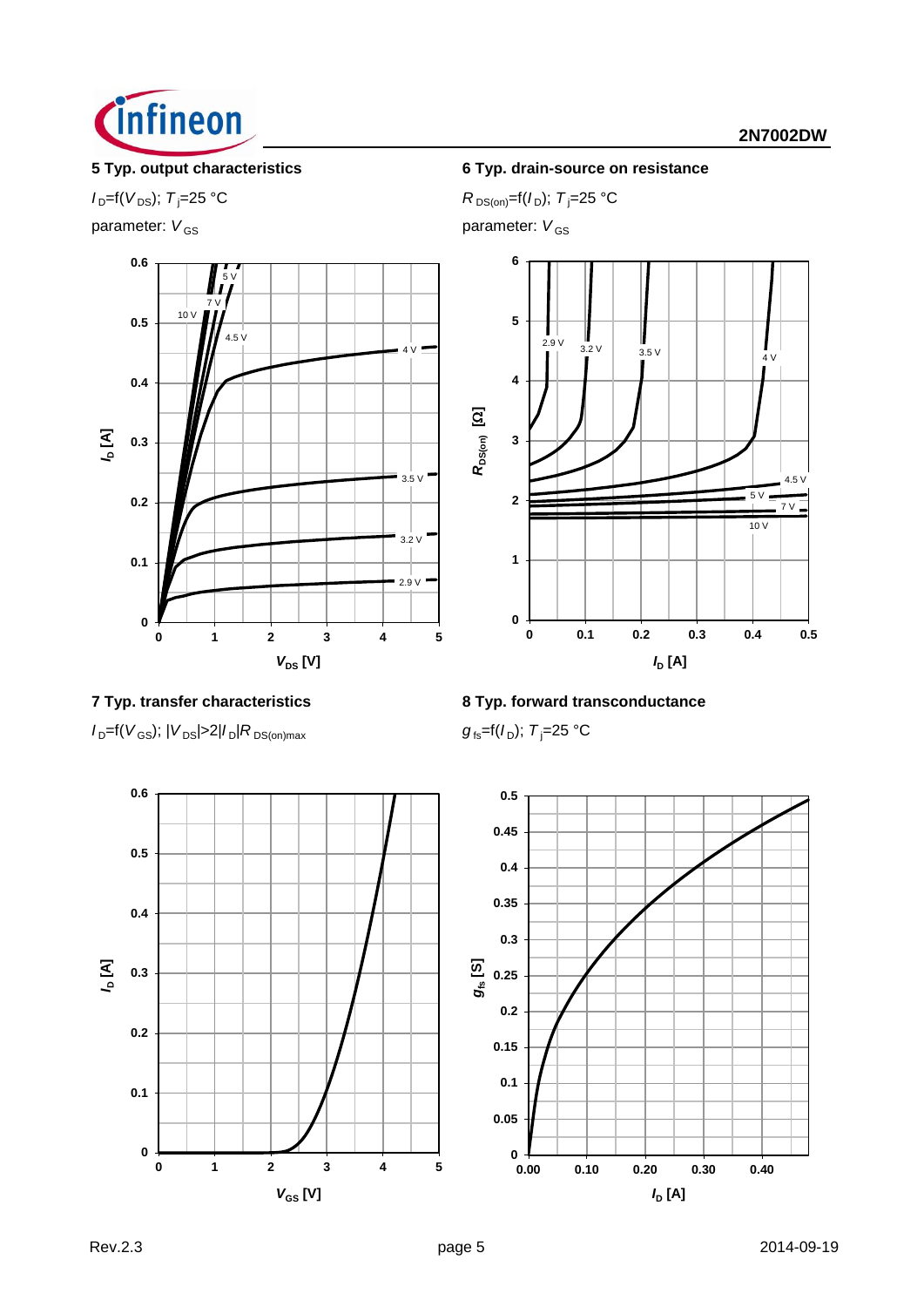![](_page_5_Picture_0.jpeg)

### **9 Drain-source on-state resistance 10 Typ. gate threshold voltage**

 $R_{DS(on)} = f(T_j); I_D = 0.3 \text{ A}; V_{GS} = 10 \text{ V}$  *V*  $_{GS(th)} = f(T_j)$ 

 $V_{GS(th)}=f(T_i); V_{DS}=V_{GS}; I_D=250 \mu A$ 

parameter:  $I_D$ 

![](_page_5_Figure_7.jpeg)

![](_page_5_Figure_8.jpeg)

![](_page_5_Figure_10.jpeg)

## **11 Typ. capacitances 12 Forward characteristics of reverse diode**

parameter: T<sub>i</sub>

![](_page_5_Figure_14.jpeg)

![](_page_5_Figure_15.jpeg)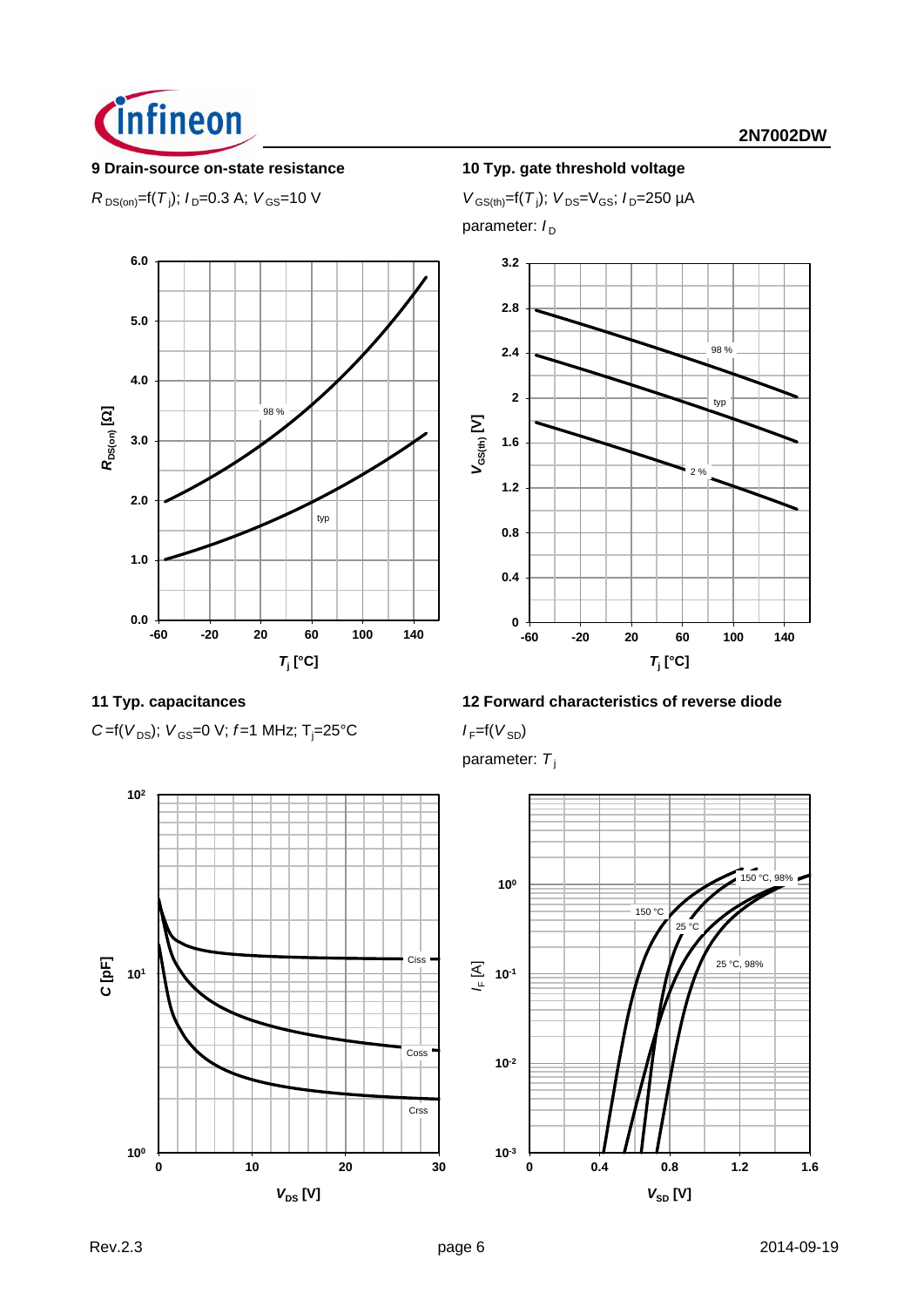![](_page_6_Picture_0.jpeg)

## **13Avalanche characteristics 14 Typ. gate charge**

parameter: T<sub>J(start)</sub> parameter: *V*<sub>DD</sub>

![](_page_6_Figure_5.jpeg)

 $t_{AV}$  [µs]

*I*<sub>AS</sub> = *f*(*t*<sub>AV</sub>); *R*<sub>GS</sub> = 25Ω *V*<sub>GS</sub> = f(*Q*<sub>gate</sub>); *I*<sub>D</sub>=0.5 A pulsed

![](_page_6_Figure_9.jpeg)

## **15 Drain-source breakdown voltage**

 $V_{\text{BR(DSS)}} = f(T_j)$ ;  $I_D = 250 \mu A$ 

![](_page_6_Figure_12.jpeg)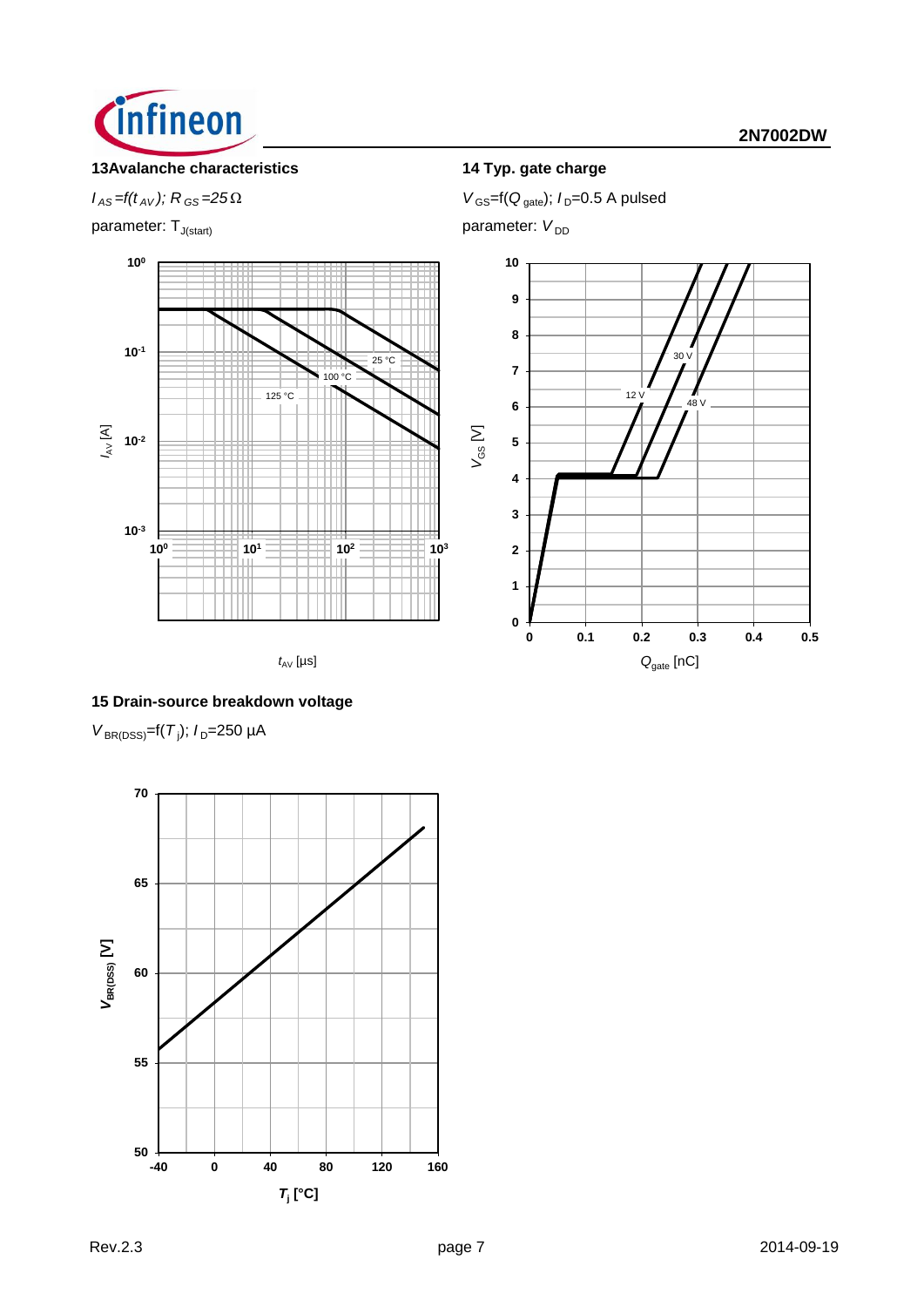![](_page_7_Picture_0.jpeg)

**SOT363**

## **Package Outline:**

![](_page_7_Figure_4.jpeg)

![](_page_7_Figure_6.jpeg)

![](_page_7_Figure_7.jpeg)

![](_page_7_Figure_8.jpeg)

A

**Note: For symmetric types there is no defined Pin 1 orientation in the reel.**

Dimensions in mm